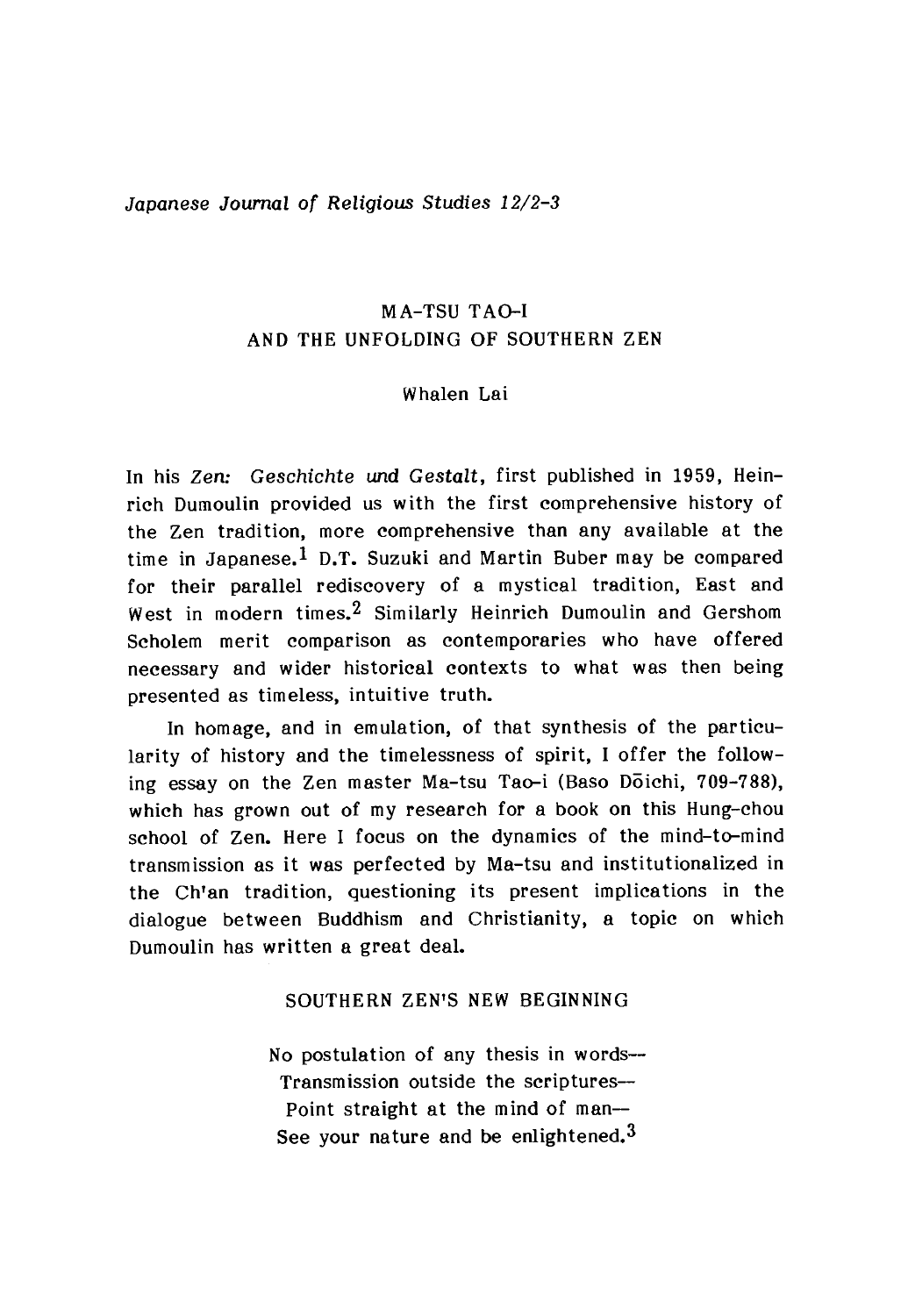Although the above stanza is regarded as having been taught by Bodhidharma himself, it is more characteristic of the subitism of Southern Zen, founded by the Sixth Patriarch Hui-neng (638-713). But if we follow the *Shih-men cheng-t'ung* (The Orthodox Record of the Sakyamuni Lineage), and attribute these four lines to Nan-Ch'an P'ü-yüan (748-834), a disciple of Ma-tsu Tao-i, they seem  $t_0$ point more directly to the Zen of the Hung-chou school.

Ma-tsu, or Patriarch Ma of Kiangsi, was the leading Zen figure in the south during the middle of the eighth century. The foremost student of Nan-yüeh Huai-jang (Nangaku Ejō, 677-774), one of the ten grand disciples of Hui-neng, Ma-tsu became the eighth patriarch in the direct line of succession. There are, however, some questions as to this lineage. It seems that Huai-jang was originally a student of Hui-an (Lao-an, 582-709), so that his relationship to Hui-neng may have developed only late in life, or even have been contrived altogether. Although Ma-tsu was an apprentice under Huai-jang, he came out of Szechwan, which would suggest connections rather to Wu-chu (714-774) of the Pao-t'ang school. As to the story of Nan-yueh rubbing the brick, Dumoulin has noted that the metaphor is modeled after the "polishing of the mirror" in the exchange of the Mind Verses between Shen-hsiu (Jinshu, 606-706) and Hui-neng (Eno) in the *Platform Sutra.* It thus serves ideologically to mark the conversion of Ma-tsu to Ts'ao-chi (Hui-neng) Zen.<sup>4</sup>

While it is customary nowadays to speak of two concurrent centers of southern Zen, Ma-tsu "westward of the river" and Shih-t'ou Hsi-ch'ien (Sekito Kisen, 700-790, in Hunan) "southward of the lake, $n^5$  at the time the Ch'ing-yuan school was subsumed under the Hung-chou school. Many of its members had been tutored at one time or another by Ma-tsu, Thus in a very real sense, Ma-tsu was not only directly head of the lineage of Lin-chi (Rinzai, d. 866), but also represented the line of  $Ts$ 'ao-tung (S $\overline{0}$ to). Tung-shan 807-869, Ts\*ao-shan 840-901). That Ma-tsu was the prime mover of Southern Zen is even more clear when we consider, line by line, how his teaching perfected the mind-to-mind transmission that we now associate with its genius.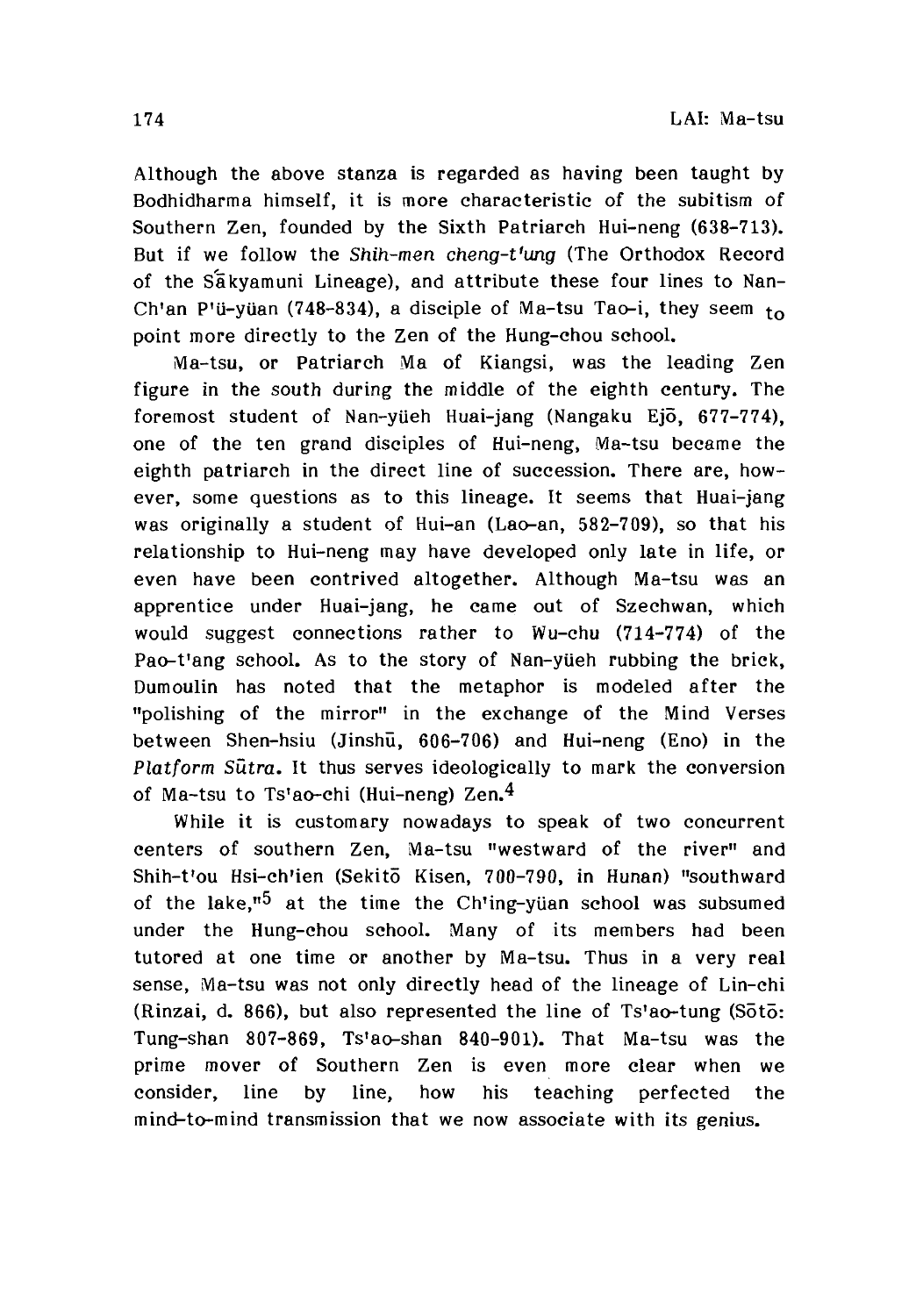### *Transmission Outside the Scriptures*

The Zen Dharma is transmitted without relying on any sutras, from mind to mind, beginning with the winning smile of Kasyapa, down the line of twenty-eight Indian patriarchs ending in Bodhidharma, and through Hui-neng to all later Zen masters. Or so it is said.

Standardization came to this line of transmission, however, with the *Pao-lin-chiian* (Record of the Pao-lin Temple, 801), a work produced out of the Hung-chou school of Ma-tsu. Therein we find the patriarch prior to Bodhidharma, a fictional character of its own creation called Prajfiatara, prophesying that the transmission should culminate not in Hui-neng but in a "horse" (a pun on the surname *Ma)* that would one day "trample all under heaven" (rule the world). Patriarch Ma--an unprecedented prefixing of the title patriarch to a secular surname—was ideologically the *telos* of this mind-to-mind transmission. Historically, he might well be its creator.

When one scrutinizes the unfolding of early Ch'an in China, one notices that indeed this doctrine of ^transmission outside the scriptures" became explicit only fairly late. At the time of its inception, the Northern school considered itself a lineage of the *Lankavatara sutra.* Even when Shen-hui (670-762) championed the South and attacked the North, he prided himself in following the *Diamond Sutra*.<sup>6</sup> Affiliation with scriptures was far from anathema at the time. It was rather a matter of necessity. We must remember that T'ien-t'ai, the first of the Sui-T'ang sinitic Mahayana schools, won independence from Indian authorities only by claiming (a) an esoteric transmission (b) through a patriarchal lineage (c) of a Dharma in a *sutra* (buddhavacana, words of the Buddha). Early Zen imitated all three of these traits. But it had to find a sutra, one to be transmitted by Bodhidharma, to legitimize what was till then a *dhyana* following. Some even suspect that Zen was splintered off from T'ien-t'ai at the time of Tao-hsin (580-651). If so, what probably distinguished Zen meditation then from T'ien-t'ai meditation was the inclusion of the *Awakening of Faith in Mahayana* in its self-understanding. But since this is a *sastra*, the up and coming East Mountain fellowship of Hung-jen could not name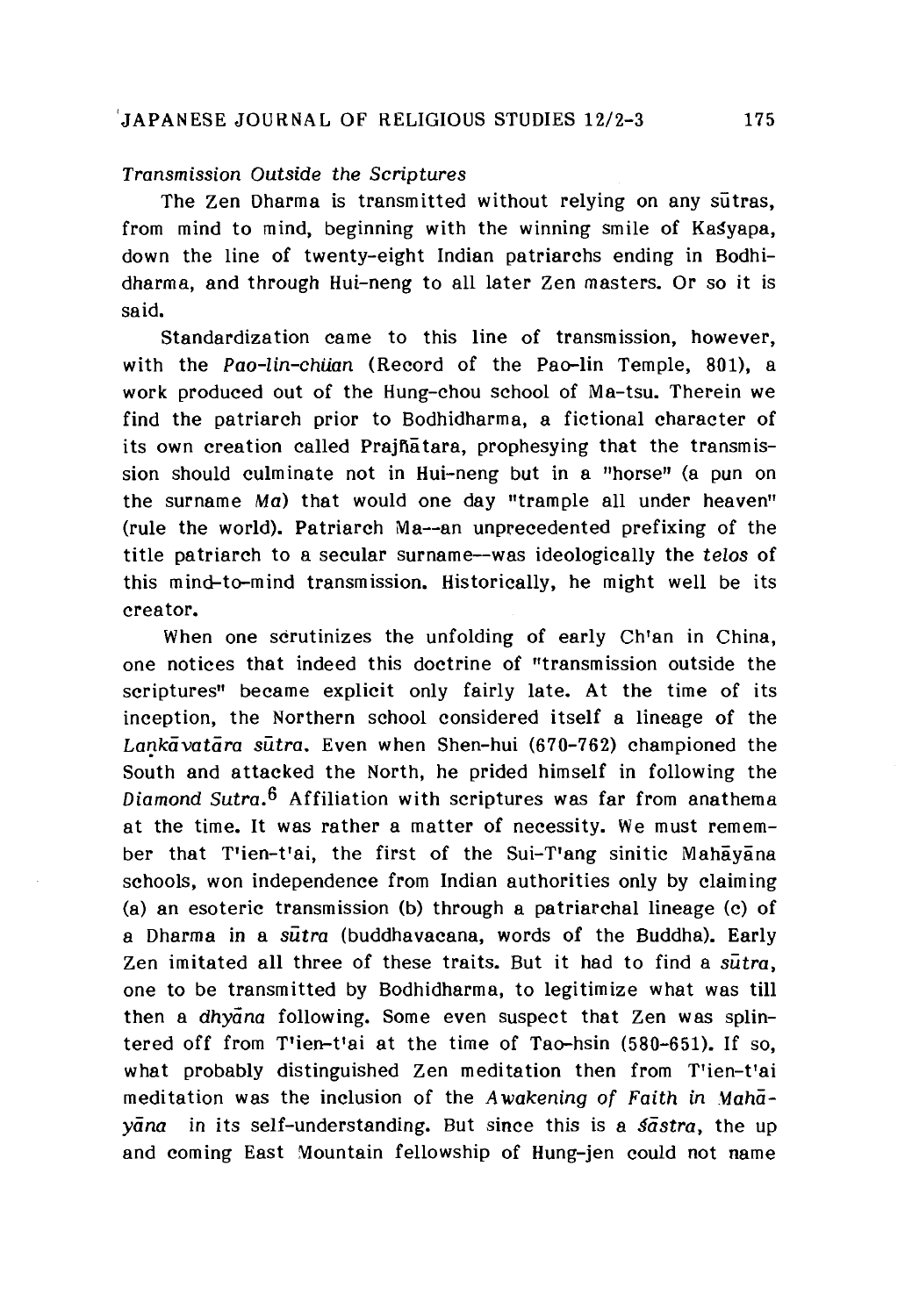itself after it. It settled instead for what supposedly inspired that ^astra, namely the *Lankavatara sutra,* and called itself the Lengchia tsung.7

The idea of a mind-to-mind transmission without words was hitherto unknown, even to Shen-hui. Its strategy was to pit the alleged illiteracy of Hui-neng against the verbosity of Shen-hsiu. It is true that in the earliest extent version of the *Platform Sutra*, there are suggestions in the Transmission Verses to the effect that the transmission takes place from mind to mind. But as I have shown elsewhere, these verses in the Tun-huang text were not originally meant to celebrate a mind-to-mind transmission of the Dharma. The six patriarchal stanzas were used to illustrate how the same seed sown by Bodhiharma could bear different fruits in two mind-grounds—one flowering, one withering—because of different conclusions to two sets of "five petals." The barren line ends with Shen-hsiu; the fruitful line culminates with Hui-neng. The redaction of these verses into verses celebrating a thirty-five generation transmission of the Dharma from mind to mind came only with the *Pao-lin-chilan.* This work could make this change because Ma-tsu had already made a point of so prescribing the Dharma.®

However, since the *Prajfiaparamita scriptures* already at the dawn of Mahayana had taught a freedom from words, including its own, how can we speak of Ma-tsu initiating this anti-scriptural stand? To paraphrase George Bernard Shaw, to say is one thing, to do is another.<sup>9</sup> Others teach; Ma-tsu does. Ma-tsu turned *theoria* into *praxis,* and in so doing, created a new style of teaching.

> When Ta-chu ["Great Pearl"] Hui-hai first came to look for the Dharma, the patriarch scolded him, saying: "You do not tend to the treasure you already have. You wander about looking--what for? I have nothing here to offer--why come?" Ta-chu paid homage and asked, "But what is this jewel I am supposed to have?11 Ma-tsu answered, "That which is doing the asking itself. $10$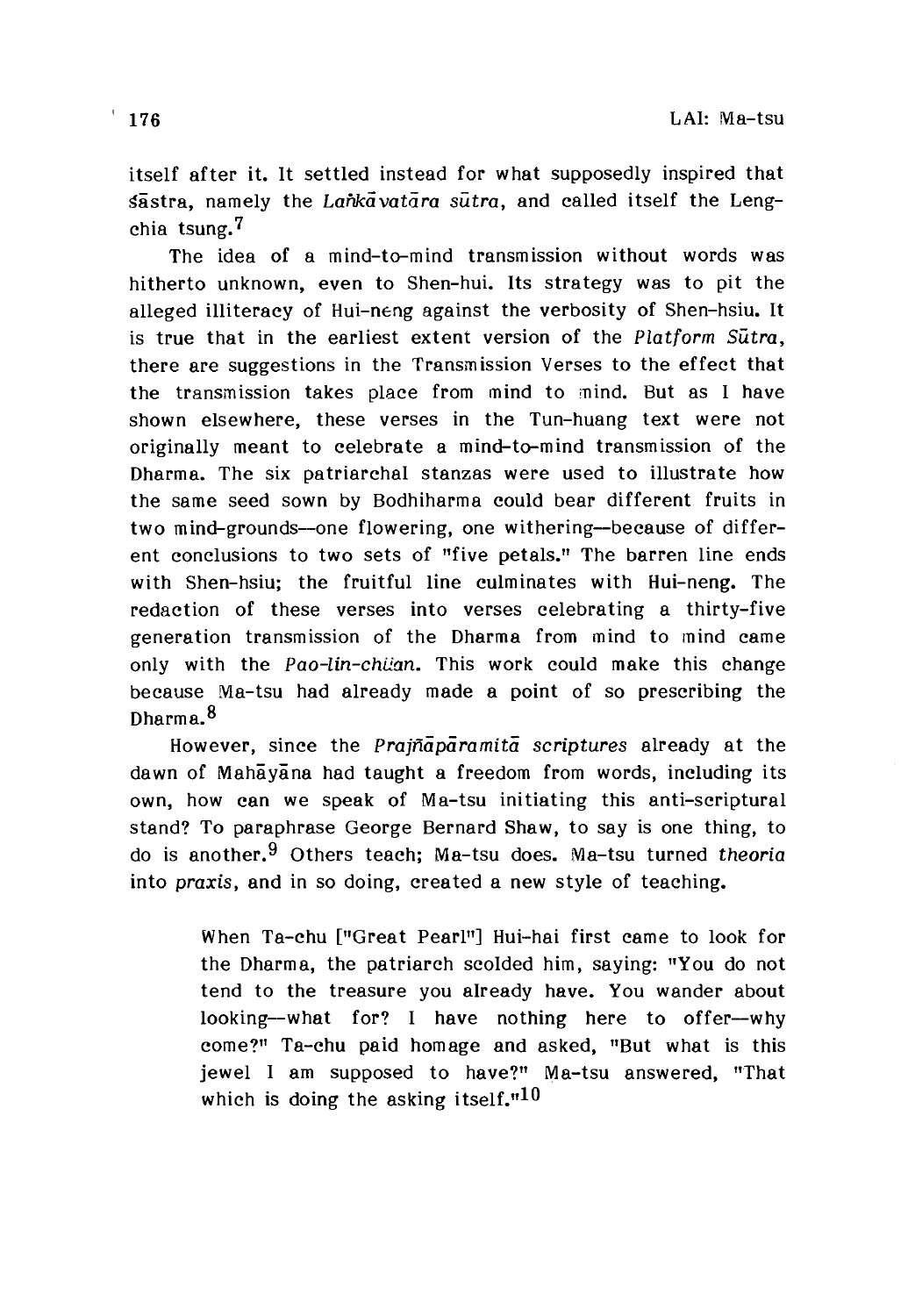Ta-chu was enlightened on the spot. In this typical transmission from mind to mind, Ma-tsu cited no scriptures, referred to no authority, and would not even allow Hui-hai to follow any. There was no call for it then. And it still seems extraneous now.

Of course, one can annotate the "innate treasure" with the parable in the *Lotus sutra*, or with its "sudden discovery" in the *Tathagatagarbha satra.* But that would be pedantic. If my translation is too colloquial and free, it is because in spirit the original is colloquial and free. Ma-tsu did not use any hybrid Sino-sanskrit language; he took his cue from the everyday. The expression *tzachia* ( $\theta \hat{\mathbb{X}}$ ; what belongs to one's "own household") immediately invalidates the wandering (away from home). That colloquialism is part of the non-scriptural transmission, but it will become the language of Sung Zen.

### *Point Straight at the Mind of Man*

Ma-tsu's remark to Hui-hai pointed to the mind. The idea that the mind is the seat of enlightenment is old. That is found in the *Nirvana-sutra* and was common knowledge. What is new and typically Ma-tsu is the finger. Ma-tsu points, pokes, pulls, and tugs at his Buddha-Mind as no one had done before.

> The monk Wu-yeh, known for his tall stature and his resounding voice, visited Ma-tsu. The patriarch remarked, "So lofty a residence for the Buddha. Pity no Buddha dwells within."

Wu-yeh took the hint and asked, as Hui-hai did, what Ma-tsu meant. In those days, when the Buddha-Mind doctrine was still new and the form of Zen dialogue not yet routinized, students could raise such direct questions. Such requests for clarification were less kindly entertained once the basic dicta of Zen became standardized and the rules of the game set. (We shall return to this later.) But Wu-yeh was told, as Hui-hai was, that the inquisitive mind itself is the Buddha. Awakened, the Buddha took up residence in Wu-yeh's temple, i.e. his body.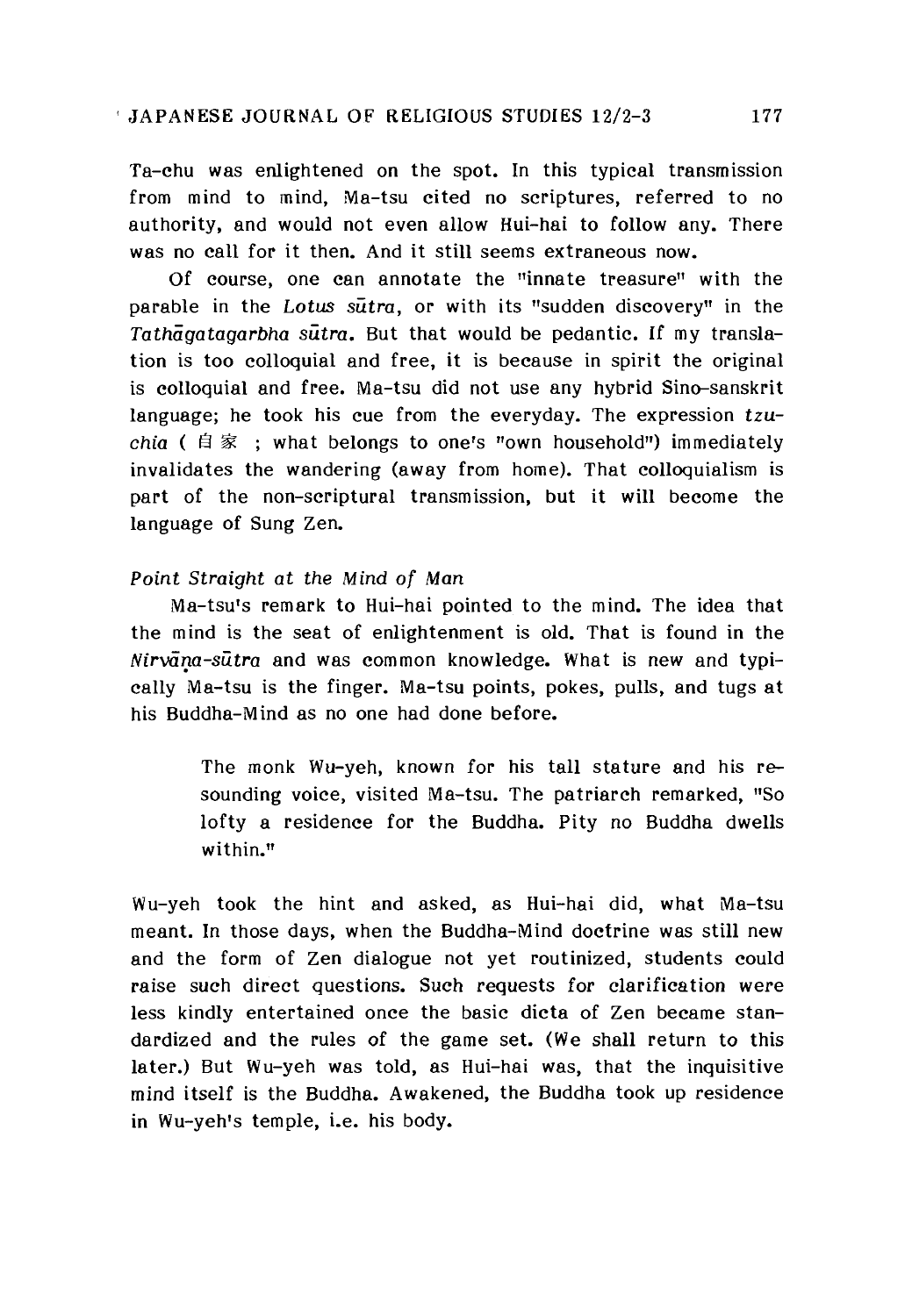For that, the Hung-chou school is known as the *fo-hsin tsung* (仏性宗, Buddha-Mind school) and Ma-tsu is remembered for teaching *Chi-hsin chi-fo* ( 即心即仏, the Mind is Buddha) or *P Hrig-cheng hsin shih tao* (平常心是道 ,the everday mind is the Way). The implicit theme is always "mind," even if mind does not come up explicitly in the exchange:

> The master asked a monk, "Where are you from? "Hunan (south of the lake)." "Is the water of the Eastern Lake full yet?" "No, [not to my knowledge]." "So much rain has fallen—and yet it is not full."

Some Hua-yen experts might make a lot of the water and the lake, but Pao Hu-t'ien, a Taiwanese professor who has been working on the *kung-an* genre for decades, sticks closer to the original in insisting, as he told me in a private conversation, that this is only a variant of "pointing to the mind." The lake is an analogy of the mind, the fullness of the water is the fullness of enlightenment. Much to Ma-tsu's regret, the monk did not see that the three answers of the enlightened disciples all answered in the affirmative. One says, "It is full;" another, "How very deep;" and the third, "When has it ever been less?"

Ma-tsu meant by mind the mind of man. The question "Has a dog Buddha-nature?" was raised only in the next generation with Chao-chou (778-897), his student. The idea that mountains and waters—or lakes in the above case—have Buddha-nature was not a Hung-chou teaching. It surfaced in Nan-yang Hui-chung's (d. 775) critique when he pitted *fei-ching fo-hsing* (非情仏性 , the nonsentient has Buddha-nature) against a misguided "southern principle" (among certain followers, it seems, of Ma-tsu). But these questions fall wide of the scope of this essay.

### *See your Nature and Be Enlightened*

It is not physical nature, therefore, but human (or Buddha) nature that Ma-tsu always pointed to. But the idea of seeing one's nature or *chien-hsing* (見性) had already been proposed by Hui-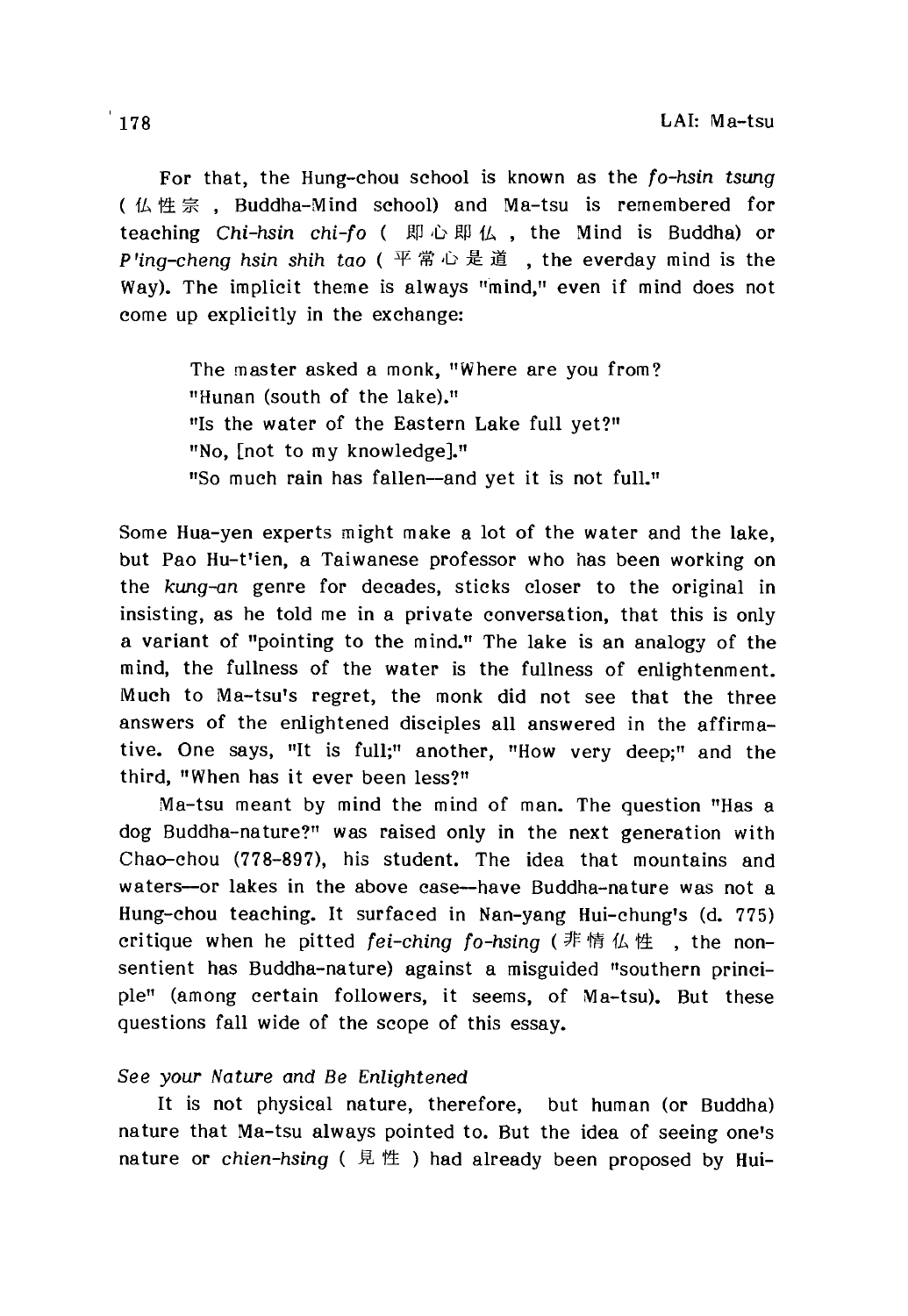## JAPANESE JOURNAL OF RELIGIOUS STUDIES 12/2-3 179

neng, and the idea of sudden awakening (頓悟, tun-wu) had been suggested by Shen-hui. So what has Ma-tsu to offer that had not been there before?

> When the Ho-shang Yun-lo of Hung-chou (Sui-liao) first visited the master, he inquired of Ma-tsu, "What is the meaning of Bodhidharma coming from the West?" Ma-tsu said, "First you greet me." When Lo bowed, the patriarch gave him such a kick that he tumbled backward. Lo was enlightened there and then.

Even after, he could not stop laughing or thank Ma-tsu enough. What Ma-tsu added to the tradition was this dramatic note.

Ma-tsu is supposed to have been the first to kick and shout students into enlightenment this way.<sup>11</sup> But the kick was not administered merely for shock effect. That is a later and now common interpretation. In a given context it always carried a particular meaning. But rather than dwell on that, we need only point out here that it was not just a means to enlightenment: it was already a demonstration of the enlightened self *in action.* Notably. Ma-tsu's conception of *hsing* (性, nature) is that it lies in function, *hsing tsai tso-yung* ( 性在作用 ). Essence is activity. Mind exists in the everydayness of its action.

Even "flexing a muscle and blinking an eye" are Buddhaactivities. This is what distinguishes Hung-chou Zen from Ts!ao-chi Zen, and this is precisely what Tsung-mi (780-841) accused Ma-tsu of in his defense of the Ho-tse orthodoxy. Ma-tsu flexed a muscle when he kicked and pointed. Such dynamism lent to "sudden enlightenment"--a loaded term—the drama it now has. To my knowledge, there is not a case of enlightenment under Ma-tsu involving the quietistic beauty of a hill, the coolness of running water, or even the cracking sound of a bamboo in the forest. Hung-chou Zen is as far away as it can be from natural mysticism. His is the mysticism of human activity.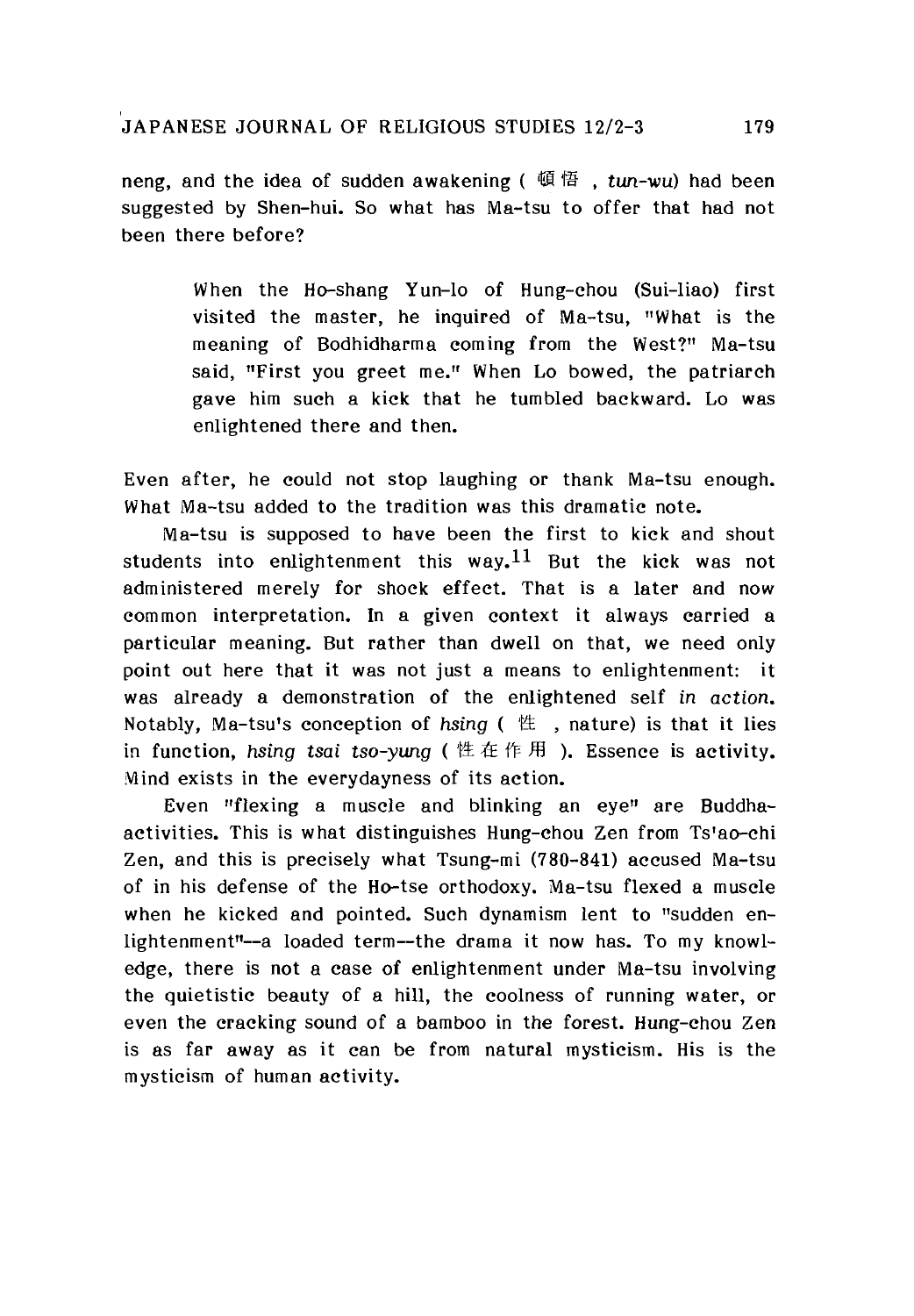### *No Postulation of Thesis in* Hords

I treat this first line of the four-lined stanza last because it will lead us into the second half of this essay. I have also refined the usual rendition of "No reliance on words" into "No postulating  $(\dot{\mathcal{I}}$ , *li*) of (any positive) thesis in words<sup>n</sup> because Ma-tsu accepted Nagarjuna\*s *prasangika:* one cannot postulate (li) anything that cannot be in the next minute destroyed ( $\ddot{\mathbf{\omega}}$ , po).

Known perhaps too well for his motto "The Mind is Buddha." Ma-tsu added the comment:

> When the meditation master Fa-chang (752-839) of Mt. Ta-mei ("Great Plum") first visited the master, he inquired about the meaning of the word "Buddha." "The Mind is Buddha," said Ma-tsu. Upon that he was enlightened. Later he retired once more to Ta-mei and taught others there. When the master heard of this, he dispatched a monk to inquire what it was that he (Fa-chang) had so learned that allowed him to presume to head a mountain [lineage]. Fa-chang told the monk that it was the dictum, "The Mind" is Buddha." The monk noted, "Recently the master sings a different tune. Now it is 'Neither Mind nor Buddha (  $# \circlearrowright$ 非仏 *fei-hsin*

As Mind, as Buddha; Neither Mind, Neither Buddha. This is "never to postulate a thesis'\* boiled down to a Zen Madhamika in eight words. But the story of Zen does not end there; it ihas only just begun.

### THE UNFOLDING OF ZEN AFTER MA-TSU

Our story of Ta-mei ("Great Plum") does not end there either.:

Fa-chang reacted, "That rascal deludes people to no end! Let him teach you how there is neither mind nor Buddha. For my part, I will stick to 'The Mind is Buddha.'" When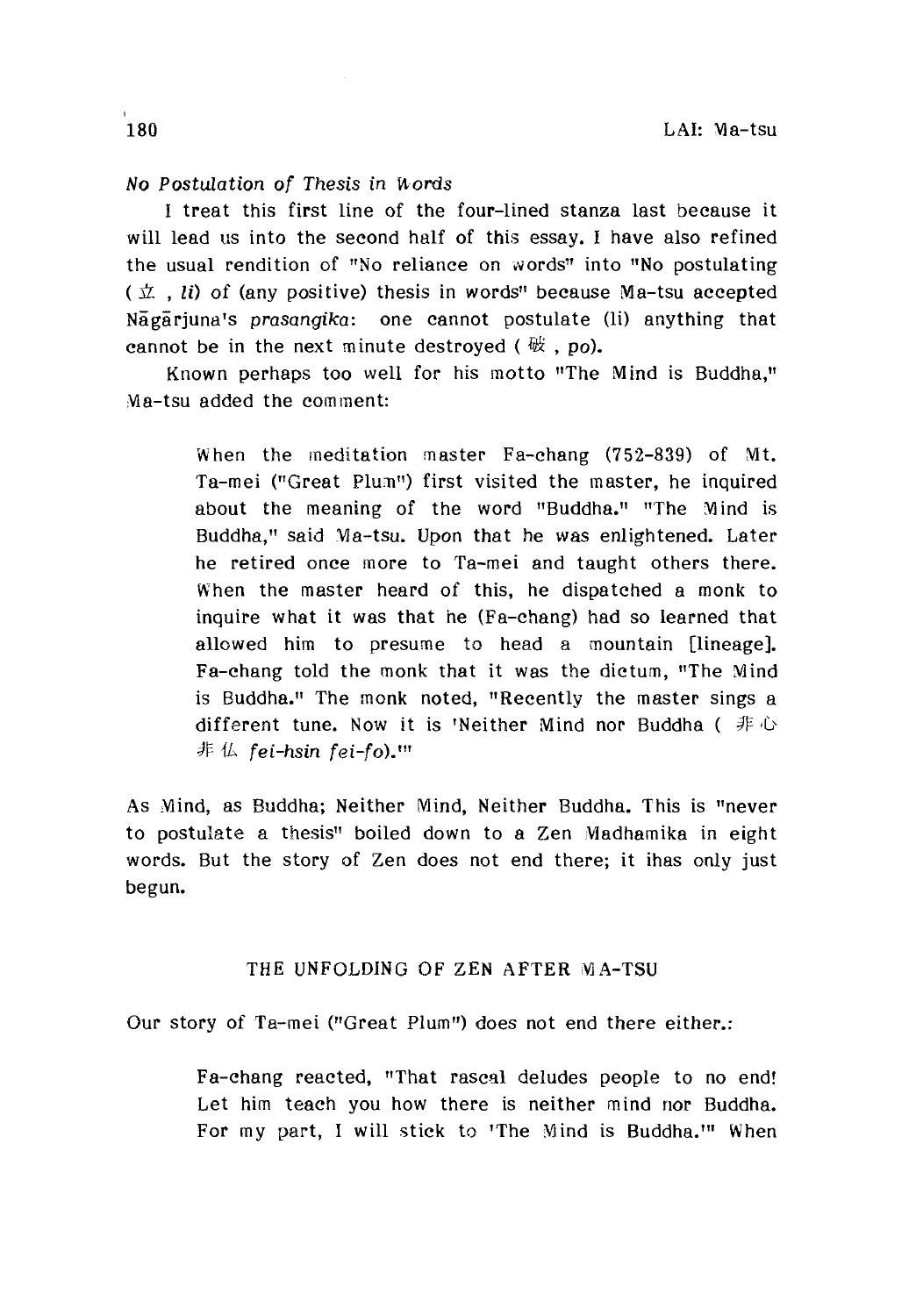the monk reported this to the master, Ma-tsu remarked, "Indeed, the 'plum' is ripe."

Fa-chang knew, as the monk did not, that the two formulas are the same.

The story illustrates a supreme paradox in the Hung-chou pedagogy. The existence of formulas contrary to the one Zen Dharma means that there is no objective verbal teaching possible. Anything goes, so long as it works. What that means is that there is, on the one hand, a relativization of any objective Dharma teaching, ("anything goes"); and on the other, a compensatory corresponding absolutization of the subjective end ("so long as it works11). This subjective element in Zen pedagogy is called *chi* (Chin.,  $ch'$ *ian-chi* 全 機 , Jap., *zenki*). For the lack of a better term, we may call it the subjective "moment"--keeping in mind both the sense of temporality and the sense of physical motion or momentum released by a trigger mechanism. Etymologically, in fact, *chi* was the trigger in an ancient Chinese cross-bow.

Mat-su, who relativized the Dharma, is known for his expert exercise of this *ch'iian-chi*. That is, he knew exactly how and when to trigger off enlightenment in a particular student. For Fa-chang the moment of enlightenment came, as it happened, through the medium of the phrase, "The Mind is Buddha." Some other formula or even a kick might have also done the trick, but the *chi* was such that "The Mind is Buddha" was what touched off in him a sudden and irreversible insight. The relative verbal Dharma was absolute for him, and he therefore stuck to it stubbornly. In approving the particularism of that choice, Ma-tsu affirmed the individuality of his one-time students and the independence of Fa-chang, who was now his equal.

In the next few generations, Ma-tsu's highly personalized style of teaching unleashed that rare flowering of Zen personalities who mark the golden age of Zen. Nothing like it existed before or since.<sup>12</sup> But that very magic of mind-mind encounter also created a problem for the future transmission of Zen. If Zen has no fixed formulas, what are lesser masters to do, who do not have Ma-tsu!s skill at triggering off the *chi* of enlightenment in students, when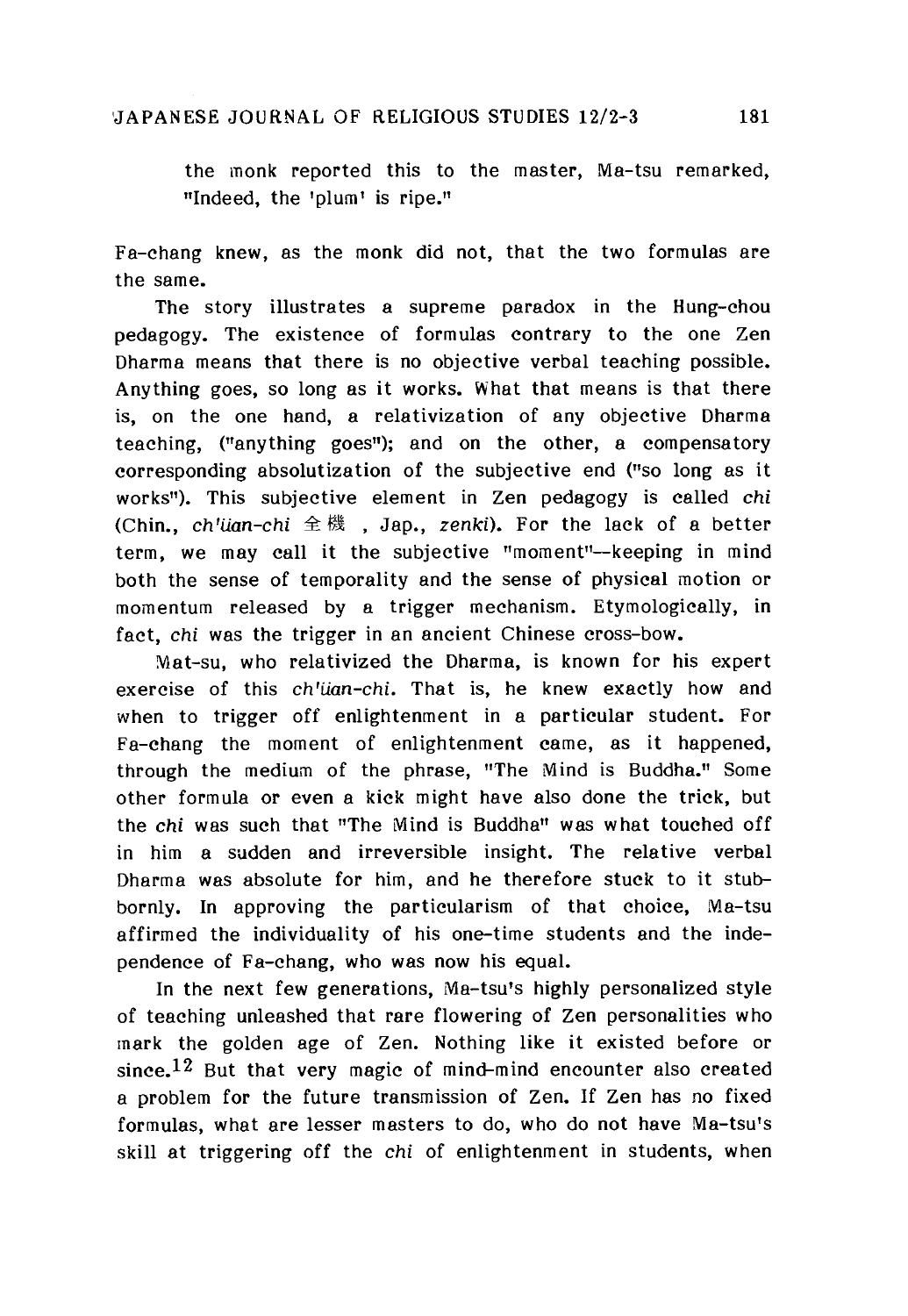they teach, particularly in the case of a large number of disciples? What could be salvaged from the memory of a golden past to aid the more mundane present?

That question did not need generations to manifest itself. It rose immediately after the death of Ma-tsu. Some of his students began compiling a record of his sayings *in memoriam,* and the first text of the *Yü-lu* genre was created then and there.<sup>13</sup>

Having been taught to do without scriptures, these students made these teachings of their master a tool for their learning. Two lectures form the core of his teaching, but the record of those rare snippets of Zen encounters are more important in terms of the development of Zen literature, for it is from these that the *koan (kung-an)* system emerged.

To understand the rationale behind the evolution of the two genre of *YLi-lu* and *koan,* we have first to gain a better appreciation of the dialectics of Dharma and chi. These two poles of object-Dharma and subject-moment are constituents of all Buddhist discourse. The Chinese terms  $fa$  (法) and *chi* (機) had become crucial to the understanding of the Buddha's upaya-kausalya (skill in means), then most beautifully rendered as *sui~chi shuo~fa* (随機 説 法, teaching the Dharma in accordance with the chi). The chi is the *chi* of the recipient, that which predisposes a particular individual to be receptive to a particular form of the Buddha's teaching.l^ This dialectical relationship betwene Dharma and *chi* was worked out in great detail in the T'ien-t'ai doctrinal classification system (判教, p'an-chiao) of the Four Teachings and Five Periods. According to this system, the Buddha bestowed different teachings at different times to suit the ability of his listeners. It was a most rational way of resolving the unity and the diversity of the fabled 84,000 Dharmas of the Buddha.

Zen, however, is of the subitist tradition. It knows of no such p'an-chiao. (Tsung-mi's scheme is more Hua-yen than Zen.) This is because Zen allows no grades of Dharma, no more than it calculates grades among its recipients. In theory, we are all Buddhas and the correlation between chi and Dharma in the formula "Your Mind is Buddha" is absolute. The mind is fully enlightened; the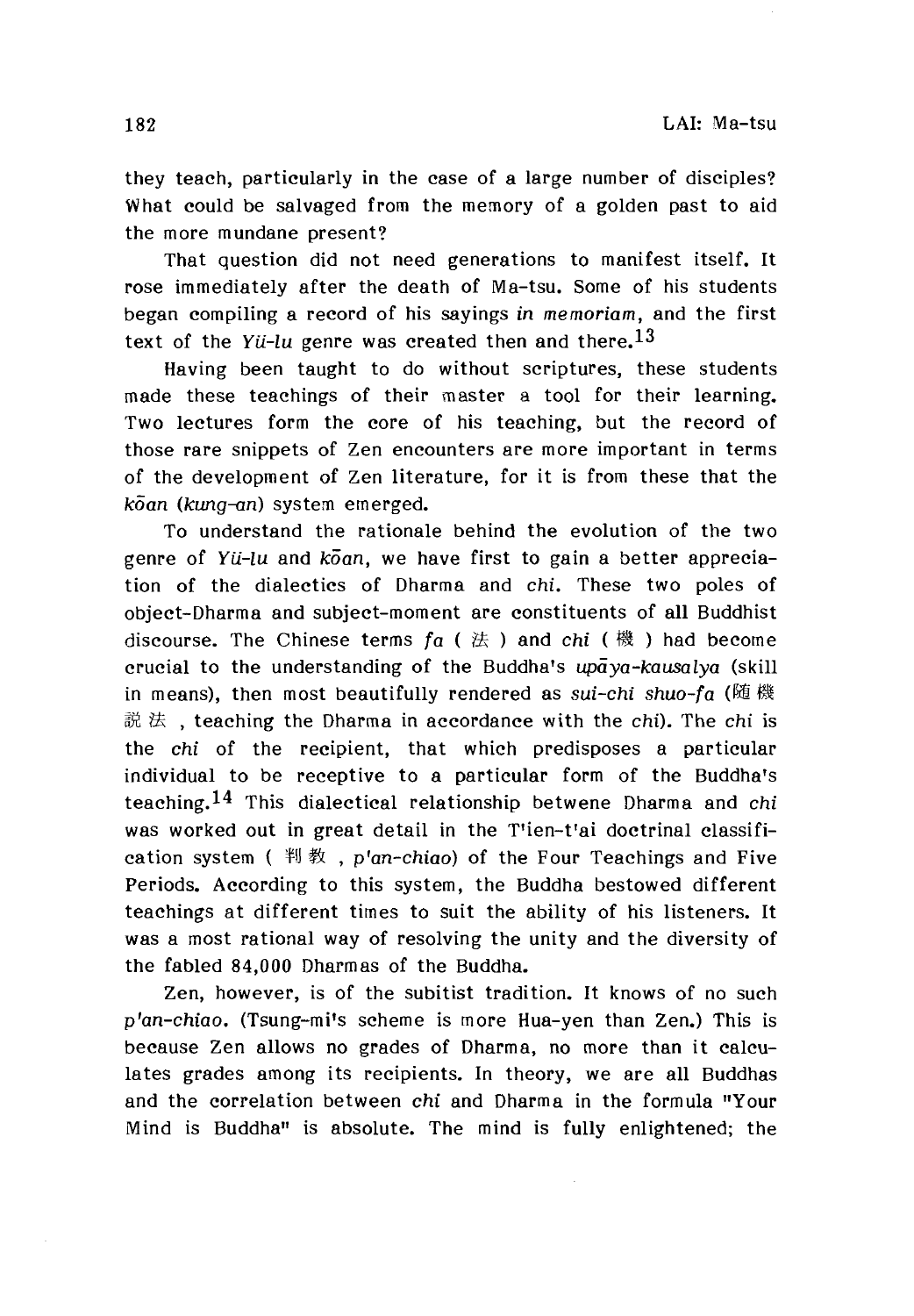Buddha is fully enlightened; and the equation of the subject and the Dharma is just as absolute.

But that is theory. In practice, Zen teaching inclines naturally toward the subjective and intuitive element of chi just as the Pure Land teaching would naturally incline toward the objective and universal grace of Amitabha's fa. The two approaches might meet in the end—and each tradition has its share of both. But Zen recognizes the subtler existential exigency involved in any intercourse between two minds. In some cases, the minds meet; in other cases, they do not. In theory, it is true that we are all Buddhas; in real life, only certain individuals know that fact because by experiencing it in that most opportune of moments, that one-toone, *chi* to *chi* meeting of Zen minds, that repartee known as the "mutual throwing back-and-forth of chi."

To the extent that there can be any Zen Dharma after Ma-tsu demolished all doctrinal formulas, it must be the Dharma of this *chi.* Therefore, when, to the despair of those purists who scoffed at the attempt to "save dead words," the first *Ma-tsu Yu-lu* was compiled, what we see is a bold attempt to remake *chi* into fa, that is, to transform records of subjective encounters (including some failures as well) into an objective lesson for all times. The question here is not whether one can rekindle the living experience of the ineffable behind the dead words of a literary record. Mystics are seldom silent, and well-tooled words are seldom dead. The real question in Zen is whether it is possible to find the universal truth behind the higher personal *chi* records of another person living in another time.

A lecturer, proud of his familiarity with all the secrets of the scriptures, once came to see Ma-tsu. He claimed he could know what Ma-tsu was up to at any time.

> Ma-tsu puffed twice. The man, [alleging that he knew the meaning], said, "That is the lion leaving the den." Ma-tsu turned silent. The man [likewise] noted, "That is the lion staying put in the den." The master then asked, "Tell me: What is the lion that is neither inside nor outside the den?" The man could make no answer. As he was [obliged then] to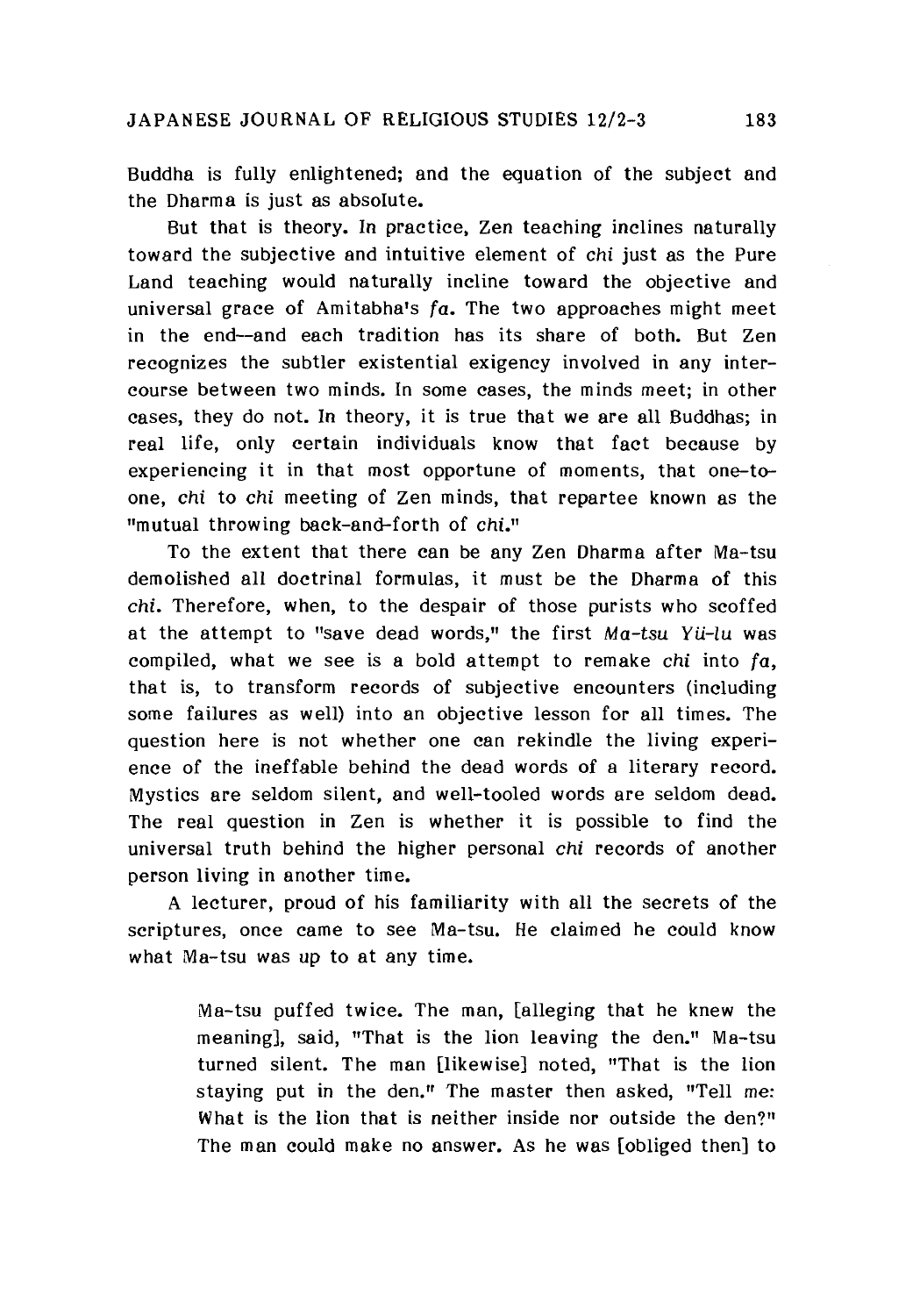leave the room, Ma-tsu called after him. He turned around. Ma-tsu said, "Now what?" The man could make no answer. "That fool of a fellow."

What seems at first to be an unanswerable question that occurred to one person can nonetheless be answered later by others, using clues provided by the situation being reported.

The lecturer saw the lion (the Buddha) in Ma-tsu; he was on the right track. The problem with his bookish learning was that it prevented his seeing that he was a lion, too. Ma-tsu latched onto the *chi* that was supplied in the lecturer's answers and tried to alert him to that truth by stopping the nan as he was about to leave the room. At that point, the man *at the door* was the other lion that is "neither inside nor outside the lion's den (the master's room)." Had the man roared like a lion in reply, Ma-tsu would have signaled approval. That he missed the cue earned him Ma-tsu!s stricture.

Any observant literary analyst will appreciate the care and artistry involved in hiding the answer to the question in the structure of the narrative. If one assumes knowledge of the tacit dictum of "Your Mind is Buddha" that is the mark of Hung-chou Zen, one might solve the puzzle with little ado. If so, it seems then that in early cases such as this G. Scholem !s characterization of the difference between Hasidic tales and the Zen *kdan* would not hold- The Zen exchanges did have a rational structure. The "irrationalization" that we now see in apparently unstructured and inexplicable koan came later. Why should that be? What makes that necessary?

## From the Yii-tu to *the Koan*

Many factors went into the creation of the *kdan* collection. One is simply that a puzzle solved ceases to be a puzzle. The compiler of the story cited above concealed the answer between the lines. We, by making it public, defeat his purpose. To paraphrase another story: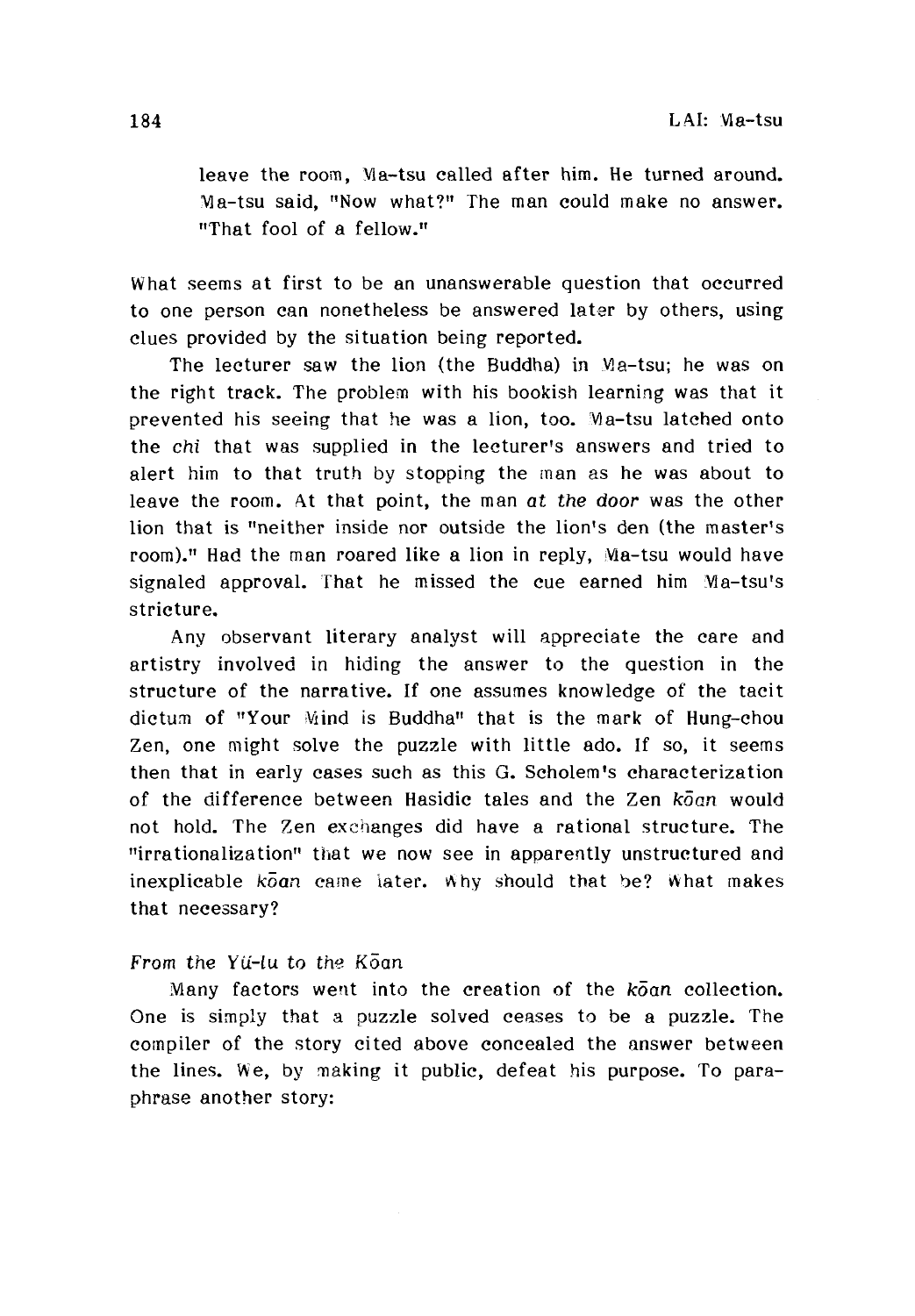A monk went to see Shih-t!ou. He was well prepared to meet any challenge. But slippery Shin-t'ou cried, "Alas, alas!" and the monk, caught off guard, found himself without a proper response. When he reported the exchange to Ma-tsu. Ma-tsu taught him to puff twice when next time Shih-t'ou cried, "Alas, alas!" The monk went back to see Shih-t'ou. Before he could do anything, Shih-t'ou puffed twice.

In other words, there is no fixed answer, especially not secondhand ones. The *chi* of the situation changes every time. Every reported solution creates a new problem, a challenge that must be met anew.

The substance of the Zen exchange became more complicated. Ma-tsu!s own exchanges are relatively simple, and most of them can be solved by assuming the tacit dicta of Hung-chou Zen, "Your Mind is Buddha." But this dicta, fresh and striking in his day, became common property soon after. Hence there accrued other formulas to keep the cutting edge of Zen dialectics sharp. Huichung extended Buddha-nature beyond man; Chou-chao responded with a sharp "No." Yet, even these new formulas would become stale in time, and truth would come to appear now as truism. The old confidence ( 信 ,*hsin)* gave way to doubt ( 疑 ,*i*),which was then put to good use in *koan* training.

Along with the individuality released by Ma-tsu, *style* became as important as substance. What often distinguished one house of Zen from another was not some teaching, but the personal style of its master. Certain styles and certain personalities, by their flexibility or strength, overshadowed other styles and other personalities. Of the Five Houses, only two survived, with Lin-chi making more dramatic use of the "recorded sayings." In the meanwhile, the *Yii-lu* grew apace and sometimes developed into collective works beginning with the *Tsu-t fang-chi* (Records from the Halls of the Patriarchs) and culminating in the *Ch'ing-te chuan-teng lu* (Transmission of the Lamp).

The form of the exchange, quite rudimentary in the days of Ma-tsu, also evolved into set patterns familiar to the insiders who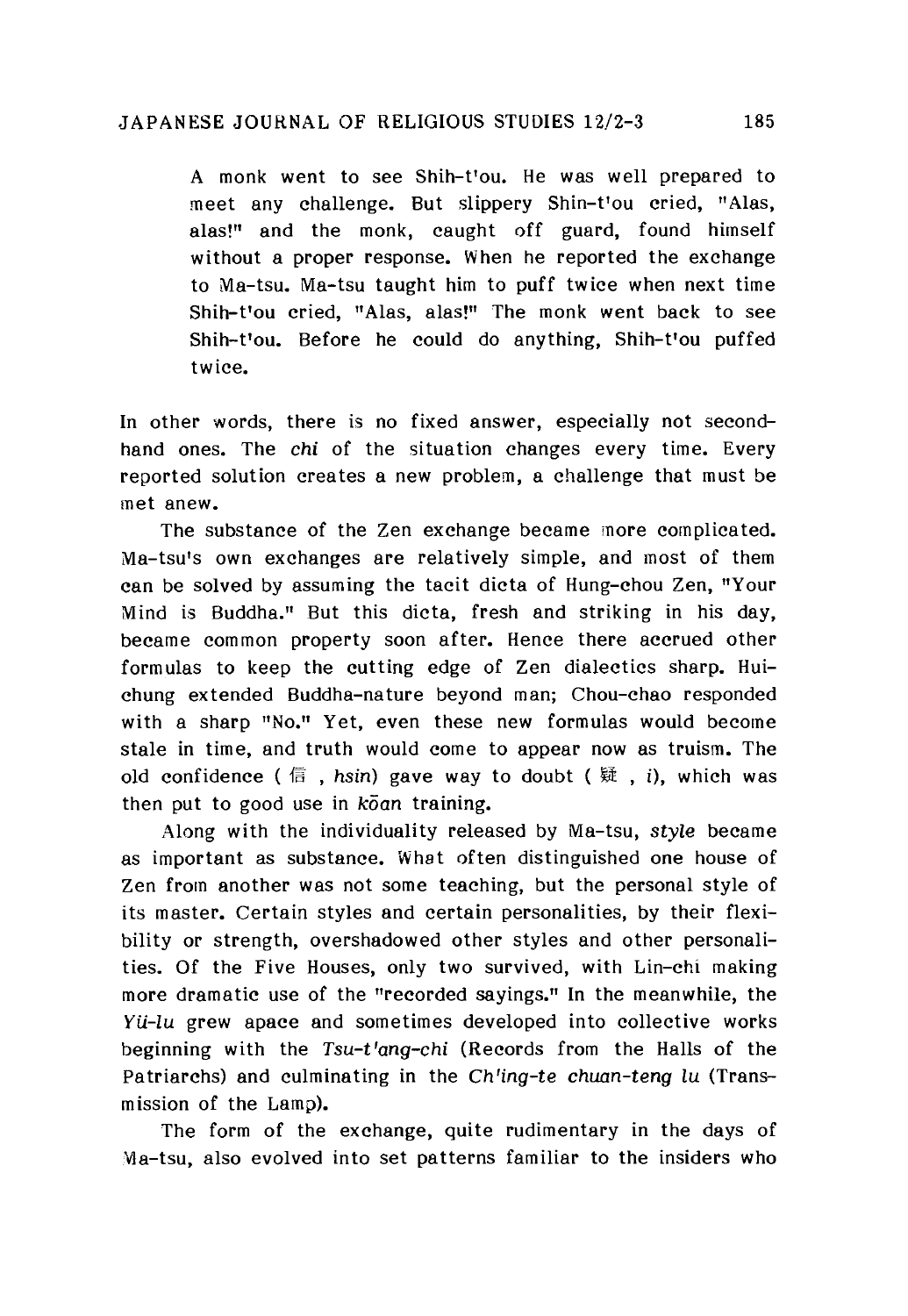lived with them. Even as the solutions to the *what* became more complicated, the "rules of the game," or the how, became more regulated. One might not know the meanings intended by a particular exchange, but with some training one might be reasonably expected to recognize the cues, the twists and the turns. How this works has been shown by William Powell.<sup>15</sup> We may illustrate it by way of the "water of the lake" episode, this time appreciating the moves made *without assuming any fixed explanation to what the water stands* for—which, as we said, had become too multivalent at the time:

Ma-tsu: Where do you come from? A request for information Monk: Hunan (South of the Lake). Information supplied, Ma-tsu: Is the lake full? Monk: No (Not to my knowledge). Ma-tsu showed regret. accepted A shift to a request for wisdom failure to take the above cue A judgment of that failure

We see here a conversation conducted at two levels by Ma-tsu: the mundane, sa*mvrrti-satya* level seeking factual information, and the supramundane, *paramartha-satya* or wisdom level requesting response in kind. The monk missed the cue when Ma-tsu shifted to the higher discourse. By remaining at the mundane level of facts, he evinced Ma-tsu!s negative judgment. This perfection of the form of exchange based entirely on the situation at hand and free from any binding, universal content was probably the new Zen answer to the dilemma left by Ma-tsu: How do you transmit a formless Dharma with no objectifiable substance?

Finally, in part as a justifiable corrective to the  $k\bar{o}$ an scholasticism current in certain Sung circles, there is an intentional fragmentation of the old exchanges in an attempt, it seems, to free the mind from all degrees of reasoning. Take for example the following case reported in the Pi-yen-lu (Blue Cliff Record), an excerpt from a statement made by Ma-tsu in anticipation of his own death: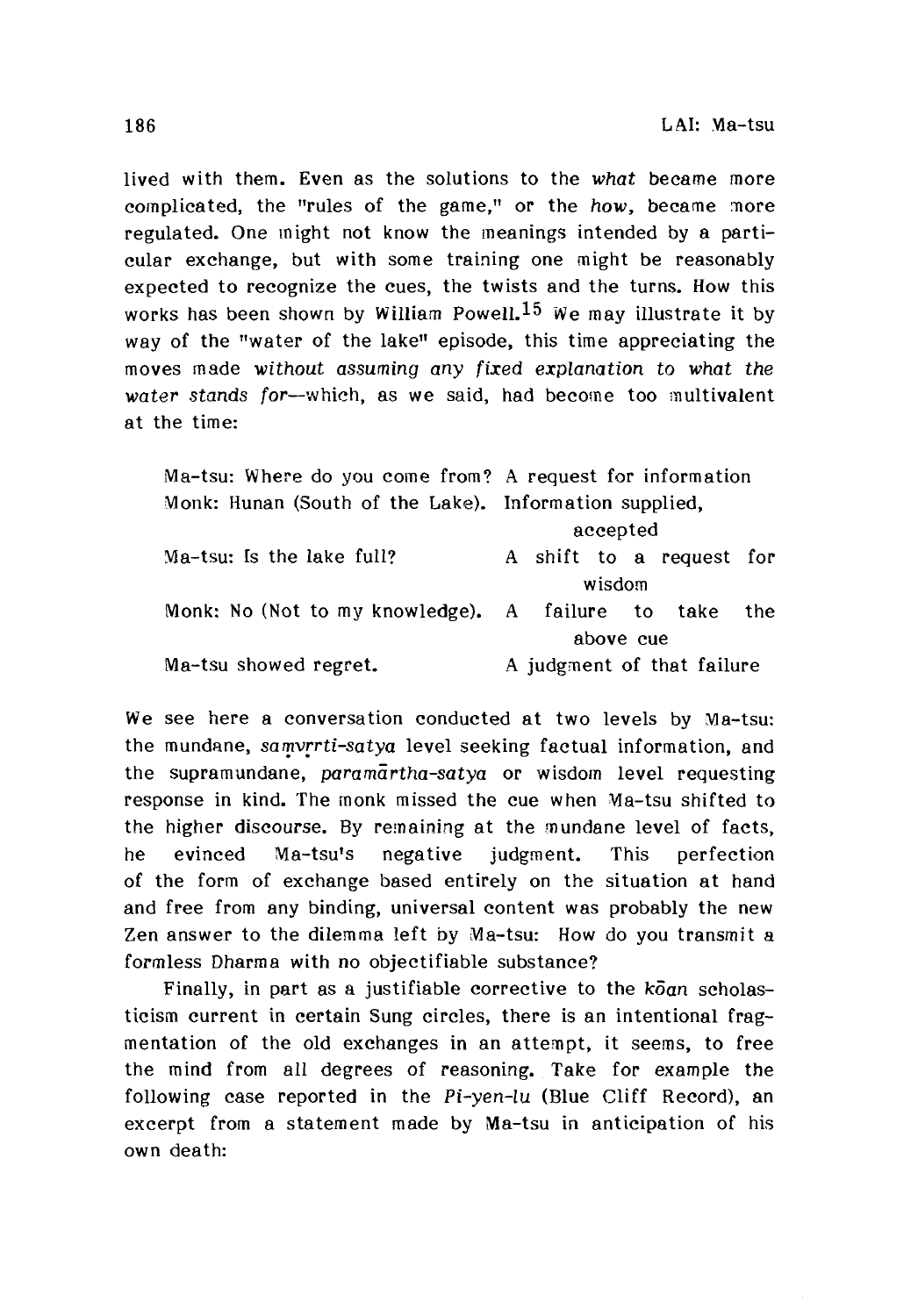Sun-face Buddha Moon-face Buddha

Neither a part of a direct encounter or exchange, and most likely originally a sign of Ma-tsu!s placid acceptance of death (longevity perceived as relative), these two lines are now a mind-bending riddle for most readers. Yet, like cubism in art, the fragmentation is meant to give life to the familiar. All Zen enlightenments are ultimately the same, so that contemplation of a kaleidoscopic set of a hundred or so individual cases of situational *chi* can somehow, when juxtaposed, point to the universal behind the particulars.

This process of de-contextualization also goes hand in hand with a process of re-contextualization. The opening  $k\bar{o}$ an in the Wu-men-kuan (Gateless Gate), Chao-chou's *Wu* (Jap., Joshu's Mu) states: "Has a dog Buddha-nature? No." This was originally a question posed to see how extensive Ma-tsu's notion of the Buddha-Mind is, but this was a matter of historical interest only. In his appended remarks, Wu-men cast this dead controversy into the living light of a universal problematic. He gave to this single word wu (無) such power of suggestion that, as a Zen *mantra* for focusing the mind, it could become the gate to the "empty gate." In that sense, the  $k\bar{o}an$  is indeed one of the most ingenious pedagogical creations in the history of religions.

# THE TELOS OF A TRADITION AND THE BEGINNING OF A NEW ENCOUNTER

In this final phase of Zen innovation, Zen managed to distill the Buddhafs original teaching down to its most essential. In place of the basic three elements of *sala*, samadhi, and *prajna* (precepts, meditation and wisdom), Pai-chang had provided the new Zen monastic code, Soto with a single focus on *zazen* and the cutting, non-discursive *prajna* of the *kdan.*

In this century, *koan* Zen has been an inspiration to much of modern Japanese philosophy. The dialectics of Nishida, the notion of the interhuman in Watsuji, the situational in Nishitani, the idea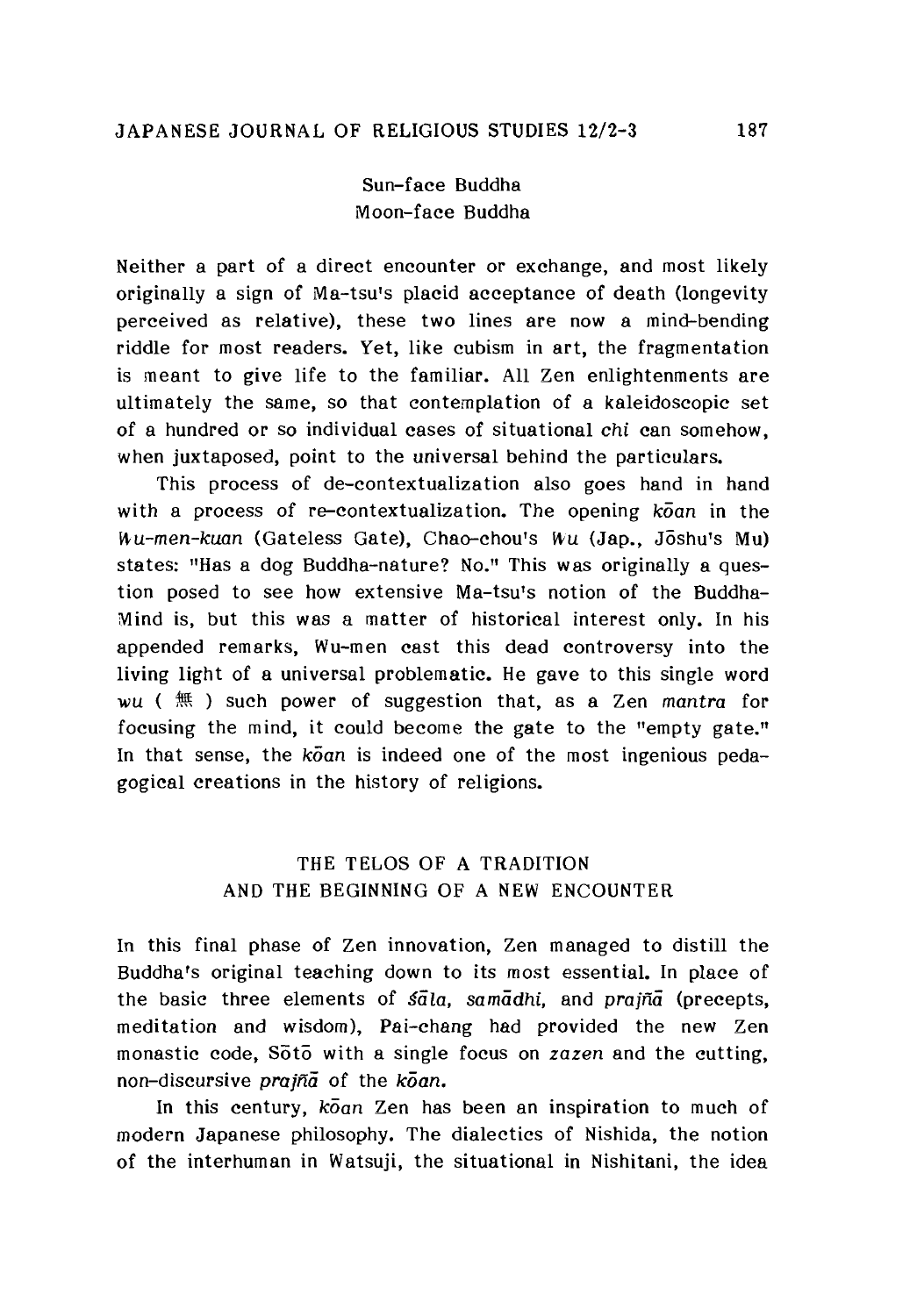of species in Tanabe, and so forth, are all tied, in one way or another, to Zen in general and to Rinzai in particular. In their antithetical opposition to Western abstract universalism and individualism, Zen has engaged, fascinated and instructed the Christian theologians in an ongoing exchange. But, while Christianity seems to feel that it has learned much from the Buddhists and has much more still to learn, the Buddhists seem not to feel the same need to learn from Christianity and have in fact learned much less. But could there not be some hidden agenda inhibiting Zen from growing beyond itself?

As the culmination of centuries of wisdom, the *koan* is also, objectively speaking, the last innovation of Zen. The fact that it builds itself on time-worn cases means that it feeds off its past. Compared with the great varieties of Zen schools that existed at one time, the singularity of this approach seems dreadfully confined. In so far as the training of Rinzai Zen heightens the moment of enlightenment to an absolute either/or state of mind prior to *satori*, it resembles other late medieval "crisis faith" in making a virtue of a leap (of wisdom) and a singularity of means (sola Zen). The economy of personal encounters has released forms of individuality, East and West, that survive into the present. But these "distilled" religious reformations sifted a great deal out of memory. Salvific minimalism is always in danger of growing forgetful of a richer past.

Every historic leap in religion carries with it a renunciation of a past. Late medieval crisis faiths are hardly the first in forgetting old gods. When Moses discovered God (or viceversa), monotheism cut itself off from the pagan worship of a plurality of gods. To sustain that break, a special vocabulary was constructed canonized by the doctrine of *creatio ex nihilo*—that thereafter set up a barrier to communication between the God-fearing and the idol-worshippers. It took some time before Christian theologians were able to appreciate Hinduism, and still more time for Hindus confronted with the judgmental vocabulary of the missionaries to acquire a new language to talk back to their deriders. For many Western visitors fearful of worshipping nature, Japanese aesthetics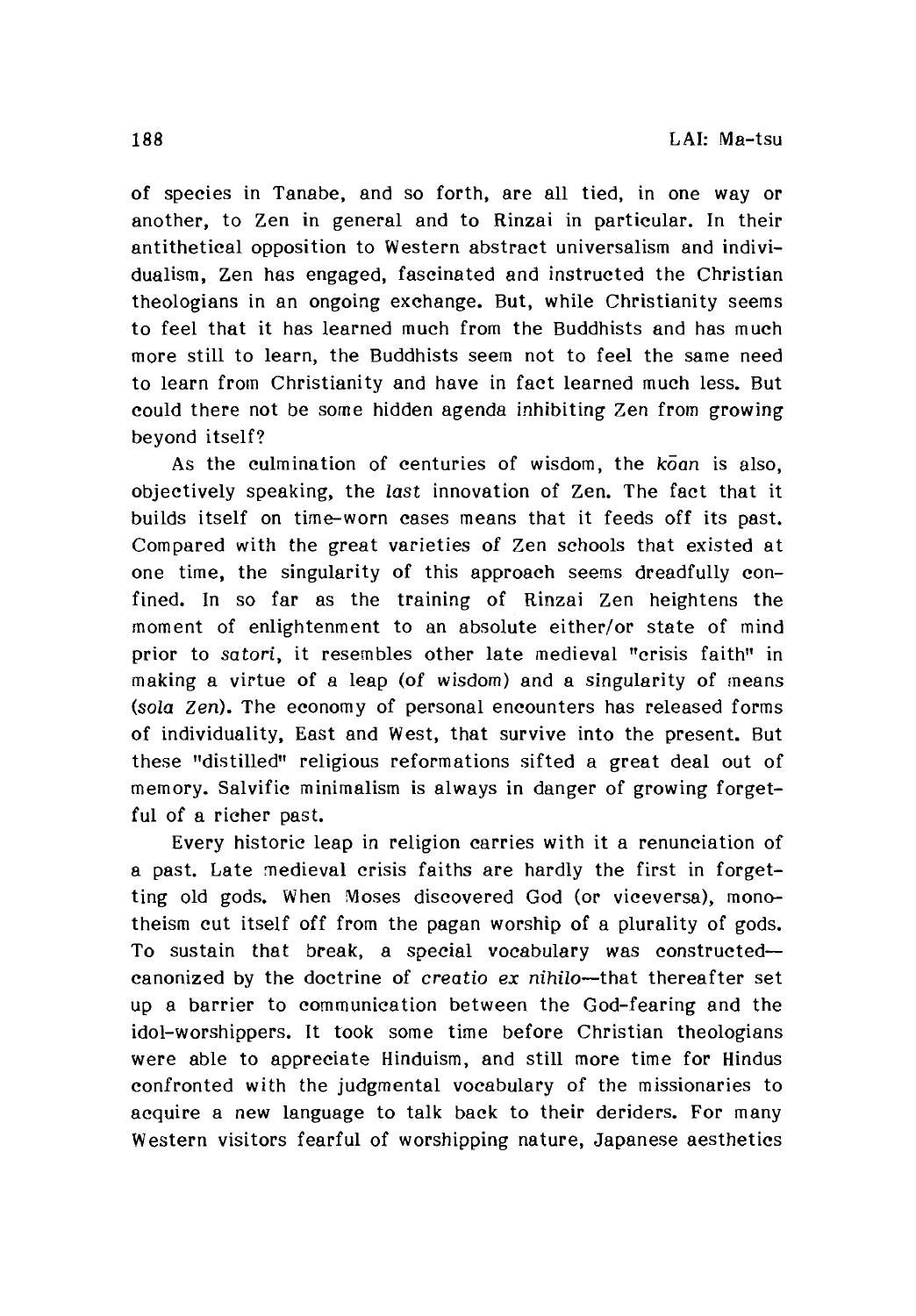brought an awareness that nature can be appreciated for what it is without detracting anything from the Creator.

So, likewise, when the Buddha left behind Vedic polytheism, not by way of one God but through founding an atheistic faith, he too broke with a past and similarly created an anti-theist vocabulary—accentuated by Nagarjuna and restated with force in Zen dialectics—that assumes a transcendence beyond any and all notions of God or no-God. Receptive theologians have learned from that critical language just as the Hindus have learned from the missionaries. If Christians can leave behind this old monotheistic rhetoric by learning from their Japanese hosts, then perhaps Zen Buddhists should also be able to leave behind their atheistic rhetoric and learn to appreciate an alien language about an alien deity, which in all fairness cannot simply be the Brahma of the Hindu tradition that the Buddhists learned to do without. YHWH is no Vedic deva. Perhaps the weak spot many Japanese felt toward the humanity of Christ Jesus can be a lead into this element of the Holy in Christianity.

The "holy," Rudolf Otto says, is the Utterly Other. Or as a Zen poem goes

> For thirty years I have been In search of the Way, This morning I came across it— A total stranger.

In our era, that Totally Other is often not some transcendental vision one has in some strange hours. It is the face of the stranger across the table during dialogue. It is simply—to use the title of a book by my professor, Wilfred Cantwell Smith—the faith of other men. That is the meeting of *chi* and *chi* between East and West. To prepare oneself for it, a broadening of one's horizon is necessary. And often, that can take place right in one's own backyard.

In this regard, I have found Dumoulin's historical view of Zen Buddhism most instructive. His wider perspective provides one way out of the myopia of modern Zen. The humane-ness of his call for establishing a basis for dialogue in "what is common to human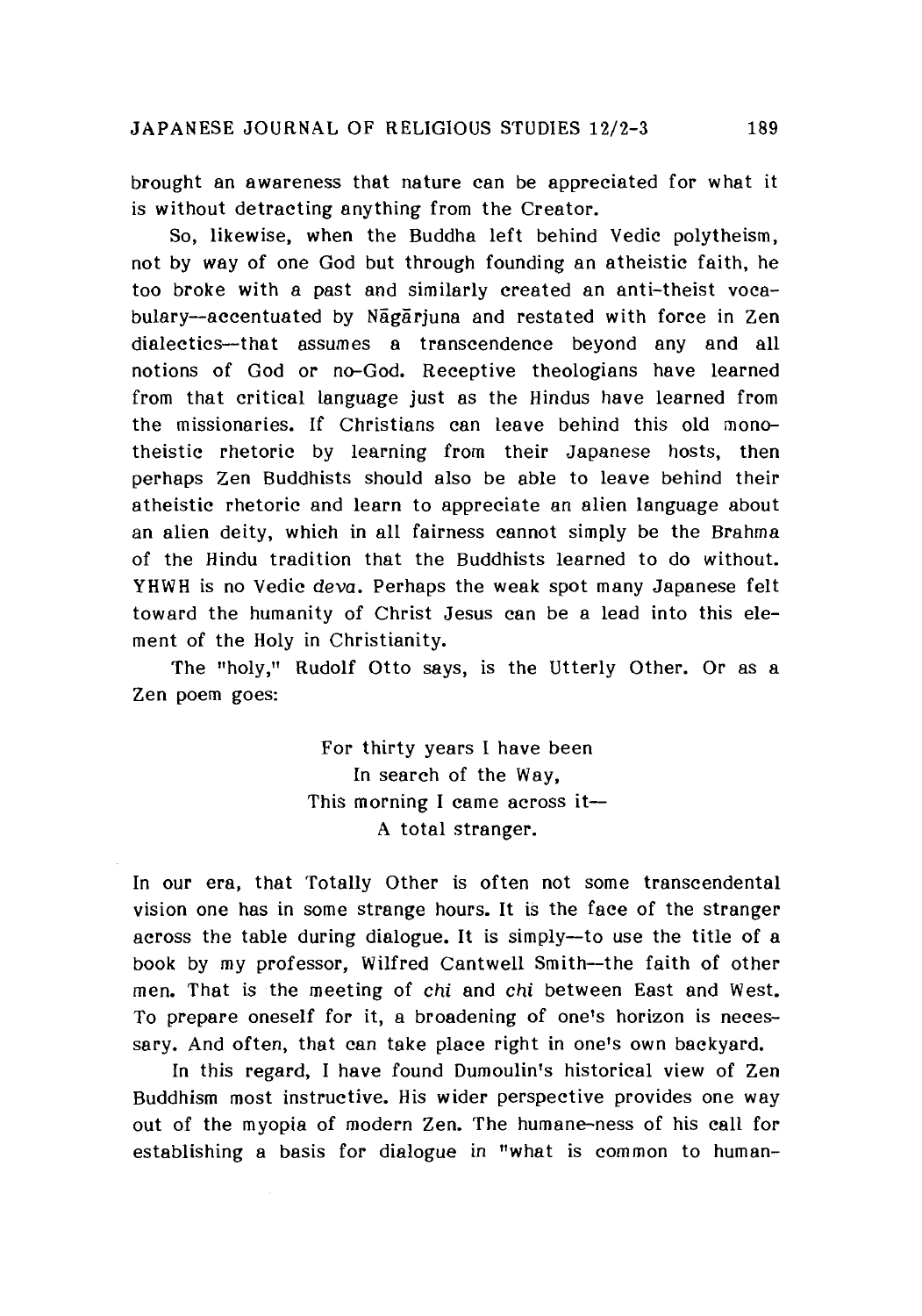ity, $n^{16}$  pleads for a mutual penetrating of the veil of words. He endorses the experiential aspect of Zen, but looks beyond the core of a highly privatized *satori* to include the more humdrum range of Zen experiences during training, the fears and the faiths, the hopes and the illusions, the common store of religious humanity itself. Indeed, it is only at levels of the temporal span and the spatial breadth of the Zen or the Christian constitution that we might find one another in our mirror minds.

### NOTES

- 1 . Acknowledgement to this effect was made by Yanagida Seizan 柳田聖山 in the bibliographical section (which I assume he **prepared)** in Mu no tankyu 無の探求 [The Exploration into Nothingness] by Yanagida Seizan and Umehara Takeshi, Volume 7 in the series *Bukkyo no shiso* 仏教の思想(Tokyo: Kadokawa, 1969; series editor, Umehara), p. 316:  $\overline{v}$ .... the only book there is which covers the general history of Zen from India and China to Japan. It far surpasses anything in Japanese."
- 2. See my "Innerwordly Mysticism: East and West," in Harold Heifetz, ed., *Zen and Hasidism*, Wheaton, Illinois: The Theosophic Publishing House, 1978, pp. 186-207.
- 3. My translation; on the reasons for my choice of words, see discussion below. For the source of this formula, see note one on p. 299 to p. 67 of *A History of Zen Buddhism*, translated by Paul Peachey, New York: Random House, 1963.
- 4. See Dumoulin, A *History,* pp. 97-98; for his judgment, see his Zen Enlightenment: Origin and Meaning as transl. by John C. Moraldo, New York and Tokyo: Weatherhill, 1979, p.54.
- 5. Shih-t'ou is likewise said to have been tutored under Ch'ingyan Hsing-ssu (Seigen Gyoshi, 660-740), another belated member of the ten grand disciples of Hui-neng.
- 6. This is a polemical contrast. The *Laf\kavatara sutra* was not the only *sutra* used by the Northerners. Shen-hsiu apparently used a total of Five Upayas (means or bases for instruction), of which the *LaNcavatara sutra* was one and the *Diamond Sutra* was another.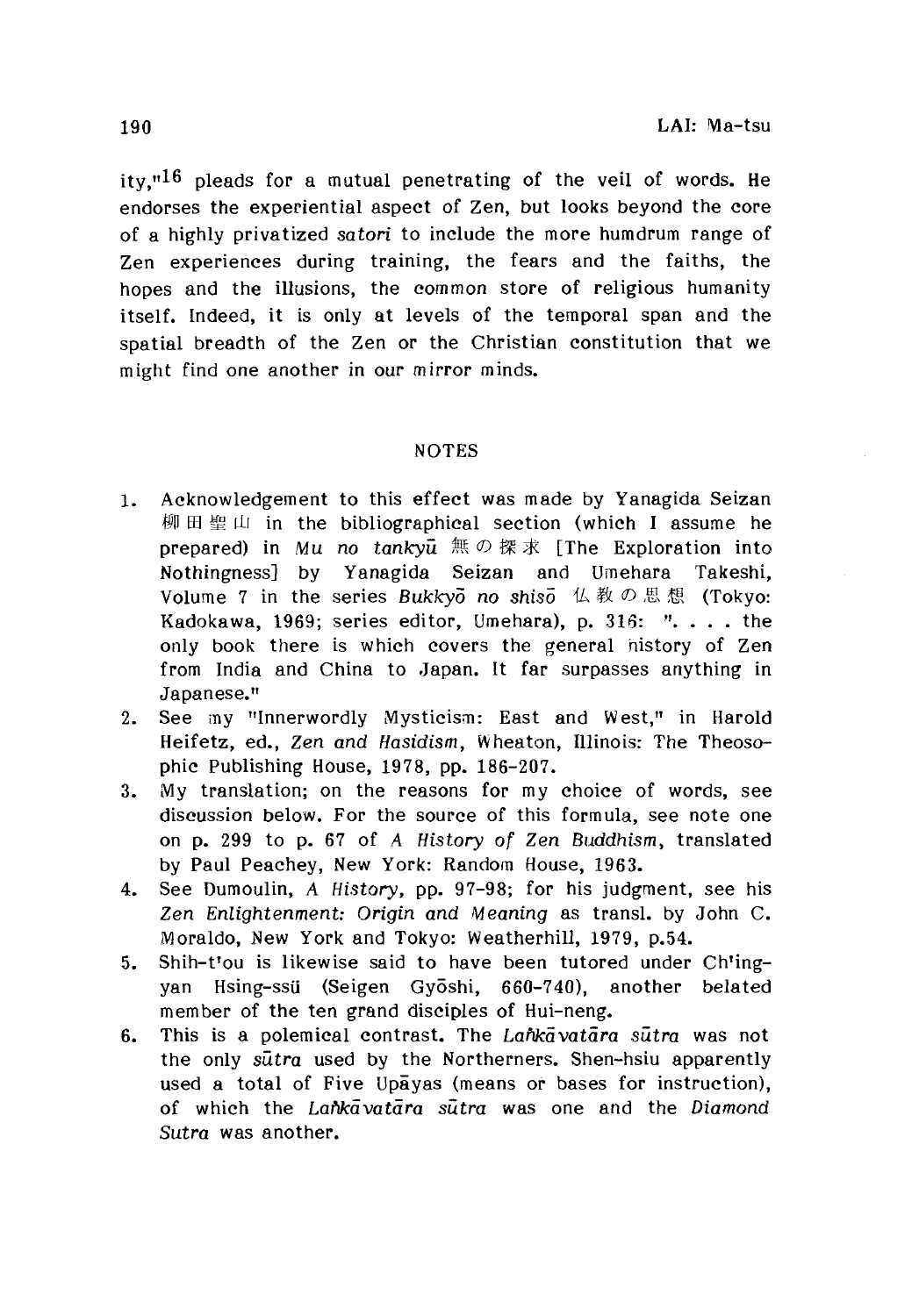- 7. My hypothesis. The legend that Bodhidharma transmitted this text was the means the school used to link Bodhidharma to Buddhabhadra, who was an earlier choice.
- 8. See my modification of Mizuno Kogen's analysis of this genre in my "The Transmission Verses of the Ch'an Patriarchs." *Chinese Studies,*1.3 (1984), pp. 7-42.
- 9. "Those who cannot do, teach" *(Man and Superman)*.
- 10. From this point on, we will be using the *Ma-tsu Yil-lu* 馬祖 語 録 [Recorded Sayings of Patriarch Ma] to illustrate our point. Since all the cases cited can be easily located in a few pages in the *Kokuyaku zenshu sosho,* second series, Volume 5 (1927; reprint, 1974 by its Kankokai, Tokyo), I will not document them. For the *Ksiangsi Ma-tsu Tao-i ch'an-shih yü-lu*. see the Chinese text, pp. 91-99, Japanese translation, pp. 69-90. In this essay, we will put aside the question of the extent of the Sung text's authenticity. Parts of this record have been translated by various scholars before; the full text is now available in a Dutch work by Bavo Lievens, *Ma-tsu^ De* Gesprekken, Bussum: Het Wereldvenster, 1981. The present article was finished before I had a chance to consult the manuscript of an English translation of the Dutch work by Julian Pas of the University of Saskatchewan, Saskatoon, Since then, too, an annotated Japanese translation by Iriya Yoitaka 入矢義高,*Basho no goroku* 色蕉の語録 Kyoto: Zen bunka kenkyusho, 1984, has appeared. I will incorporate both in my fuller study and leave the present draft as it is.
- 11. He puffed more than he shouted. Actually, Shen-ch'ing charged Pao-t'ang Wu-chu with "hitting others and yet denying that he did." I suspect Ma-tsu inherited that technique from the Szechwan school.
- 12. There are socio-economic reasons for the liminal quality of the Five Dynasties and early Sung, which were responsible first for the rise and then for the passing of these colorful personalities. The strong personalities of some masters, such as Lin-chi, and the need for tangible institutions and routines contributes directly to the termination of pluralism found then.
- 13. On the genesis of the *Yii-lu* under Ma-tsu, see Yanagida Seizan, "The 'Recorded Sayings' Texts of Chinese Ch'an Buddhism<sup>"</sup> in Whalen Lai and Lewis Lancaster ed., *Early Ch'an in China and Tibet*, Berkeley: University of California, 1983.